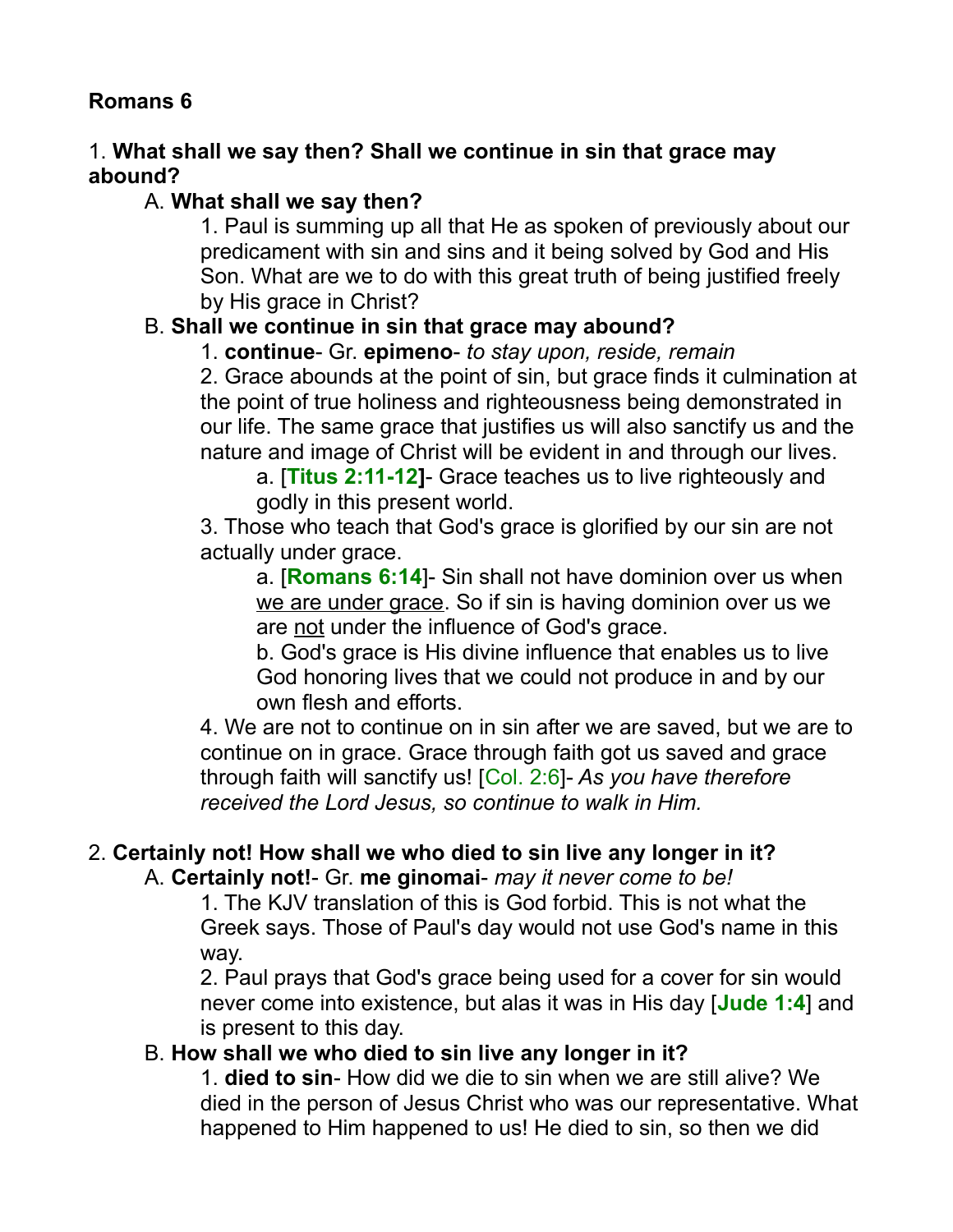also.

a. Many advocate and try to die to sin. This verse is not a command to die to sin! This verse proclaims that we have already died to sin. One of the biggest hindrances to overcoming sin in our life is the failure to know and count on that we have already died to it when Jesus died to it! b. Jesus completely identified with us by taking our sins upon Himself and that He became our sin. On the cross Jesus identified with humanity. When Jesus was raised from the dead as the new man and head of the new creation we now are identified with Him as believers. As He is so are we in this world! [**1 John 4:17**] He is holy, so are we! He is free from sin, so are we! He is righteous, so are we. Just as He is so are we. This is the power of identification!

c. Oh, that we would live upon the principle of identification. We often live separate from Christ. We are vitally united to Him- first at the cross, then the resurrection, and now seated with Him enthroned beside the Father!

#### 2. **live any longer in it**

a. We must leave the realm of sin and come up higher where Christ is seated. This takes place in our mindset. We are to set our mind on things above where Christ is seated next to God. b. Our life is hidden with Christ in God. We are double wrapped and protected in God. [**Colossians 3:3**] c. Christ is now hidden from view, and so are we [our new birth is hidden]. As He is so are we now. When He is revealed so shall we. [1 John 3:2] We mirror Christ! We are identified in Him!

### 3. **Or do you not know that as many of us as were baptized into Christ Jesus were baptized into His death?**

#### A. **Or do you not know**

1. **know**- Gr. **agnoeo**- pres. tense- *we get the word agnostic from this word which means not knowing, ignorant*. *The present tense means the ignorance is taking place presently.*

2. Ignorance of our identification with Christ is the main reason Christians live in sin and struggle with the old life. We are stewards of our level of knowledge or ignorance based upon our time we spend in the Word of God and in God's presence. There are those who also are willfully ignorant. [**2 Peter 3:5**] We won't be able to plead ignorance before the judgment seat of Christ.

B. **as many of us as were baptized into Christ Jesus**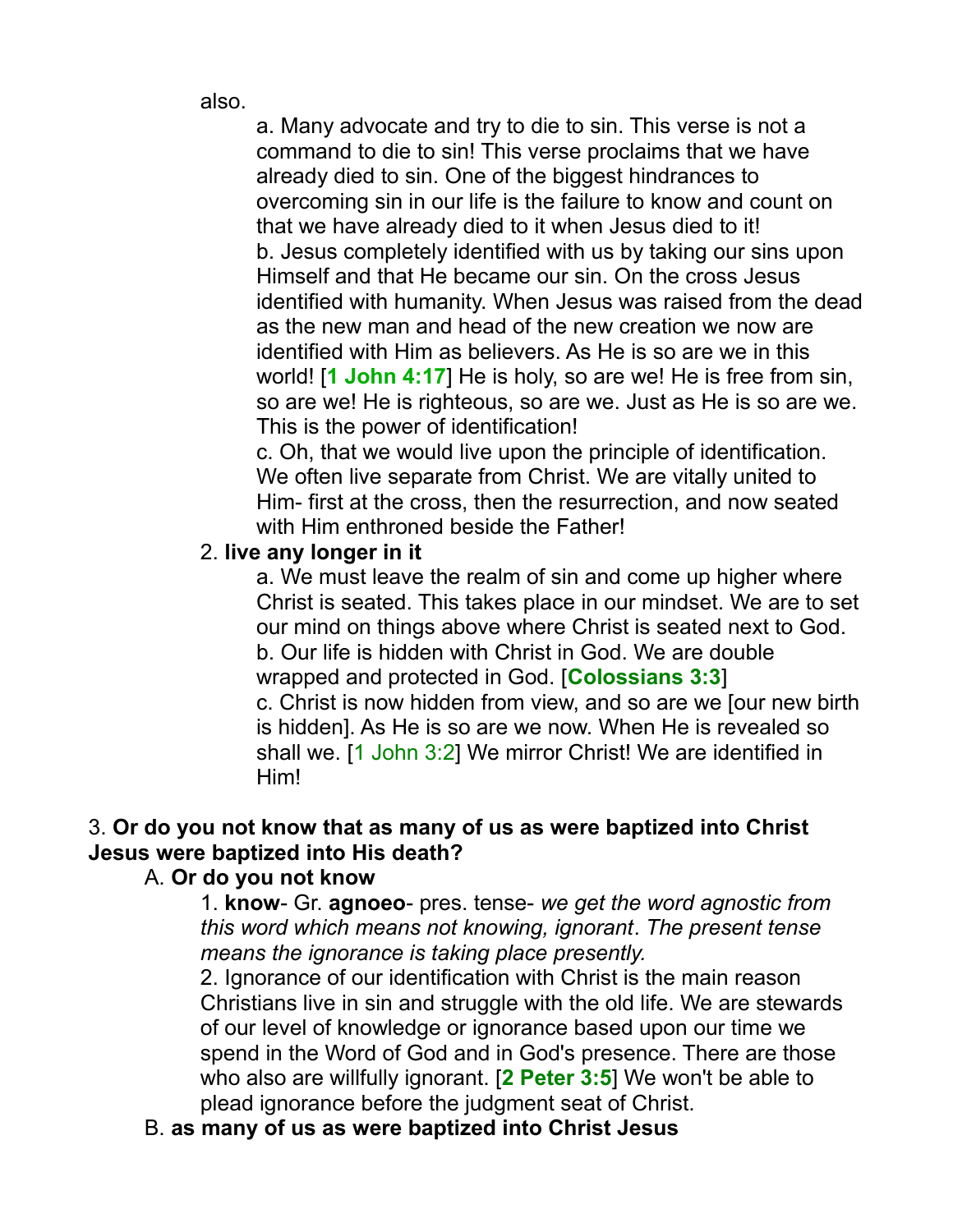1. **baptized- Gr. baptizo-** *to dip or emerse; used of dipping cloth into dye. Once this was done the cloth was forever changed. It was made one with the dye.* 

a. There are different baptisms in scripture in which the person doing the baptism changes

1a. water baptism- believers baptize in water as a sign of identification with Christ death and burial. [**Matt. 28:19**] 2a. baptism into Christ- The Spirit baptizes a believer into Christ which brings the new birth. [**1 Cor. 12:13**] 3a. baptism in the Holy Spirit- Jesus baptizes a believer with the Spirit which empowers them with the Spirit to be a witness in and by the gifts of the Spirit. [**Mark 1:8**]

b. The baptism spoken of here is either water baptism or the baptism into Christ. Both are really speaking of the same thing. Water baptism is a mere outward demonstration of being baptized into the body of Christ in which we are buried in death and are raised a new creature in Christ.

c. Just like when a cloth was dipped into dye and it was changed because it was made one with the dye, so when we were baptized into Christ we were united with Him and forever changed! He is in us now and we are now in Him. Nothing can separate us from Him! [**Romans 8:38-39**]

#### C. **were baptized into His death**

1. On the cross Jesus became identified with humanity. The word identify means to become identical with. Jesus became identical with fallen humanity when He became sin and bore as His own our sins. [**2 Cor. 5:21, 1 Peter 2:24**] When we believe upon Christ we are identified in His death and our old man passes away. Jesus acted as our representative on the cross. His death was ours. When we exercise faith in Him this death effectually takes place to our spirit. Our old spirit passes away and we then are reborn.

#### 4. **Therefore we are buried with him by baptism into death: that like as Christ was raised up from the dead by the glory of the Father, even so we also should walk in newness of life.**

## A. **Therefore we are buried with Him by baptism into death**

- 1. **buried** Gr. **sunthapo** *to inter [bury] together*
	- a. Again Jesus was our covenant representative and what happened to Him happened to us. When He died we died. When He was buried so were we.
	- b. The fact that we were buried means that our old life was ended with no hopes of coming alive. You only bury people who you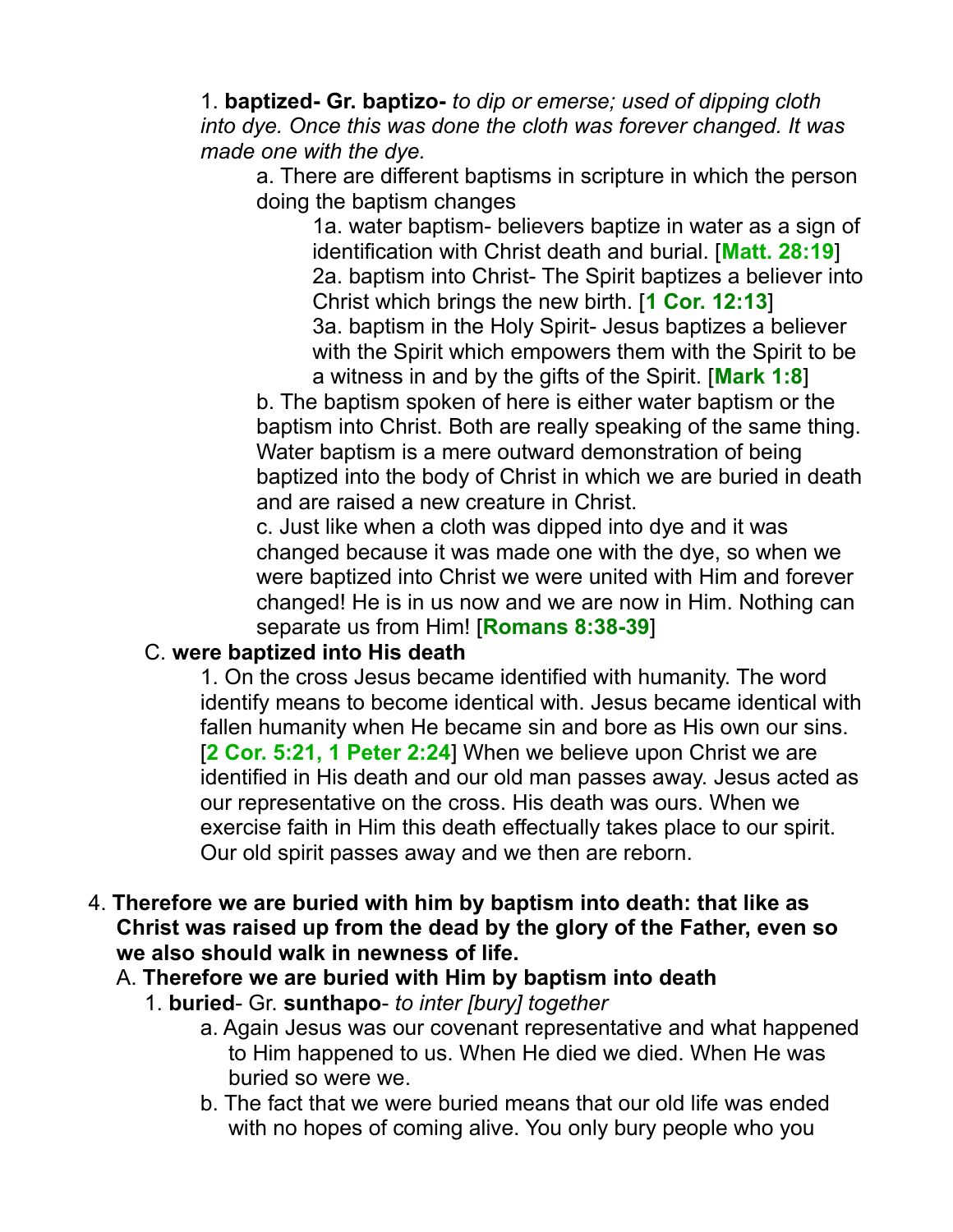know for certain are dead.

- B. **that like as Christ was raised up from the dead by the glory of the Father**
	- 1. Christ our representative was raised from the dead, then so were we! We were raised up, reborn a new creation.
	- 2. Christ was raised by the glory of the Father, and so were we!
	- 3. We are raised by the "glory of God". That is why when we praise and give God glory we are always raised up!
- C. **even so we also should walk in newness of life**
	- 1. **newness** Gr. **kainotes** *new in quality and make-up*. We are new creations! We are regenerated- re-gened!
	- 2. Christians have a new life, so it follows that we should walk in it. We do that by believing in our heart about our identification with Christ and speaking it out of our mouths.
- 5. **For if we have been united together in the likeness of His death, certainly we also shall be** *in the likeness* **of** *His* **resurrection,** 
	- A. **For if we have been united together in the likeness of His death**
		- 1. **united together** Gr. **sumphutos** *born together with, of joint origin, implanted by birth or nature.*
			- a. Jesus was born again in His human spirit because He died in His human spirit. Yes, Jesus had a human spirit! If He didn't He would not be fully human! The second member of the Godhead took on full humanity- a human spirit, soul, and body. 100% God and 100% man. He was the God-man. Jesus died in His human spirit. He took on the same death we had in our spirit! His spirit was made alive in hell. His spirit was given new life. As our covenant representative, the fact that his spirit was made alive and made new is the reason why my spirit is made new when I believed upon Christ. Jesus fully identified with our death- spirit, soul, and body [in His complete humanity], so we can be identified with his new life spirit, soul, and body.
			- b. This word speaks of grafting one life into another. On the cross our bad life was grafted into Christ and Christ was then made sin with our sin. This is unnatural grafting. Natural grafting is when you take a good tree and put it in a bad one so it can produce the good fruit of the good graft. This natural grafting took place to us when we got born again! It was not natural for Jesus to experience sin! He died as us.
	- B. **certainly we also shall be in the likeness of His resurrection**
		- 1. When you graft you take the life of a good tree and implant it into a bad tree. The bad tree then will start bearing the fruit of the good tree. This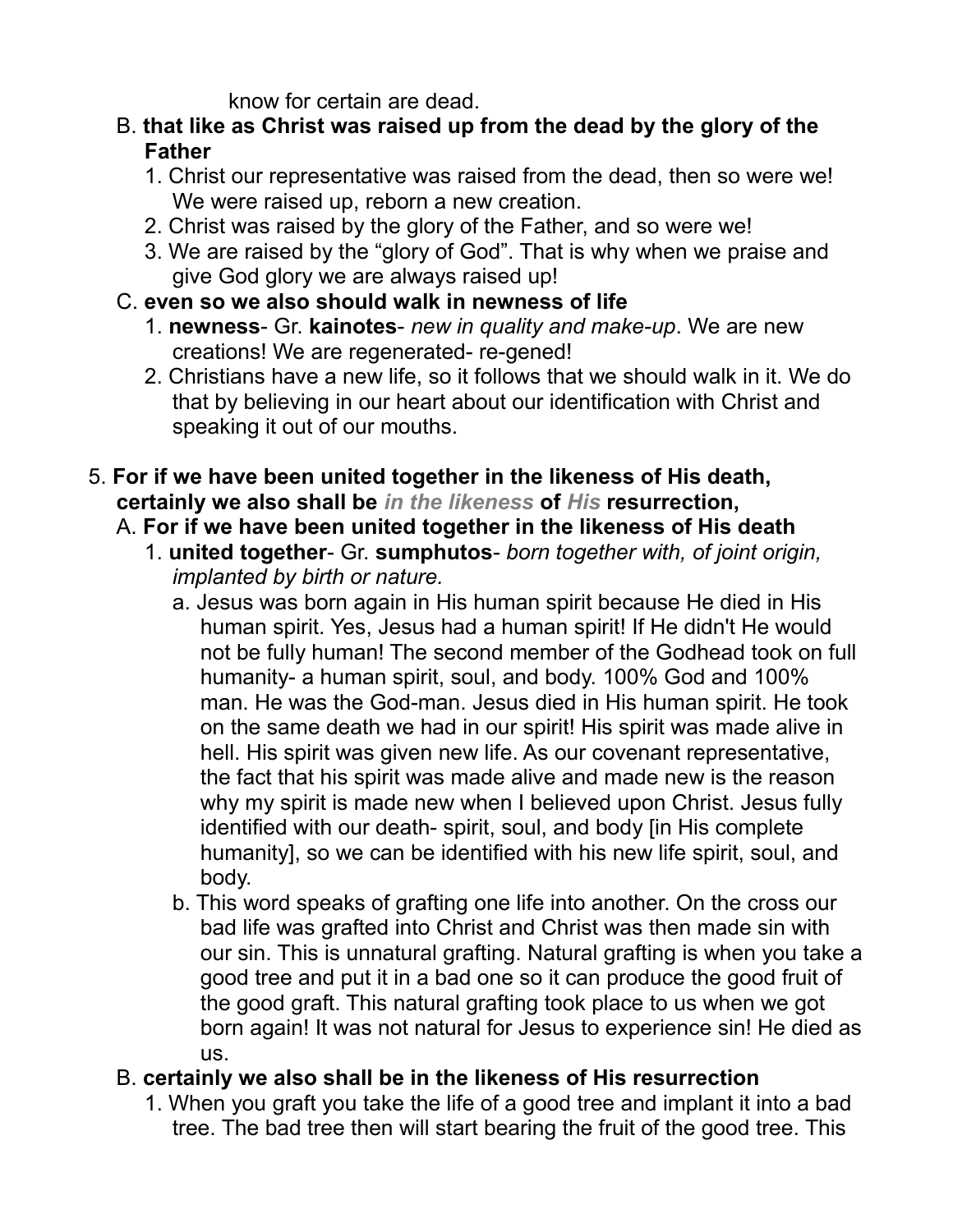is what happened to us when we got saved. Jesus' resurrection life is implanted into us when we are saved. This life will be revealed in fruit that looks like Jesus. This is natural grafting. God created us to live naturally from His supernatural life. That is the normal Christian life!

- a. When we walk in the Spirit then Jesus life is manifested in our life. His love, joy, peace, patience, kindness, goodness, faithfulness, gentleness, and self-control is manifested in us. We walk in the Spirit when we walk in faith in our identification with Christ.
- 6. **knowing this, that our old man was crucified with** *Him,* **that the body of sin might be done away with, that we should no longer be slaves of sin.**  A. **knowing this**- Gr. **ginosko**- *to know experiencially.* 
	- 1. Paul is now turning from positional truth to temporal truth. He is moving from theology to practical living based upon it. He is now putting shoe leather on his theology. We can start experiencing our identification with Christ by first knowing something. **Knowing is the basis from which we can live out the Christian life.** Paul will later call us to reckon or count on what we know, but reckoning is made impossible without first knowing.

# B. **that our old man was crucified with Him**

1. This is not referring to our dad! This is referring to our old identity we had in Adam. Again, Jesus was our covenant representative. We all were wrapped up in Him. What happened to Him, happened to us. God placed Adam and all of us in him into Christ. Christ as the last Adam died to the old creation! We died in Christ before we were born! We were present in the loins of Adam. God placed in the loins of Jesus Christ on the cross and crucified with Him!

# C. **that the body of sin might be done away with**

# 1. **body of sin**

- a. I have heard so many different explanations to this phrase! It is just what it says it is! This is our physical body that has the principle of sin in it.
- b. The principle of sin is located in our bodies. We received this sin principle through our father when we were born. It is passed from each father to his children-both male and female. This is why Jesus was born sinless. He was born of a natural female that has the sin nature, but that sin nature was not passed on to Jesus. The male gives the blood to a child. Sin is passed on through the blood. Life is in the blood [**Lev. 17:11**], and sin has tainted our life blood. Mankind has a sinful life that is passed down through the fathers of mankind. Jesus got His blood from His Father, which gave Jesus Divine blood to shed for us!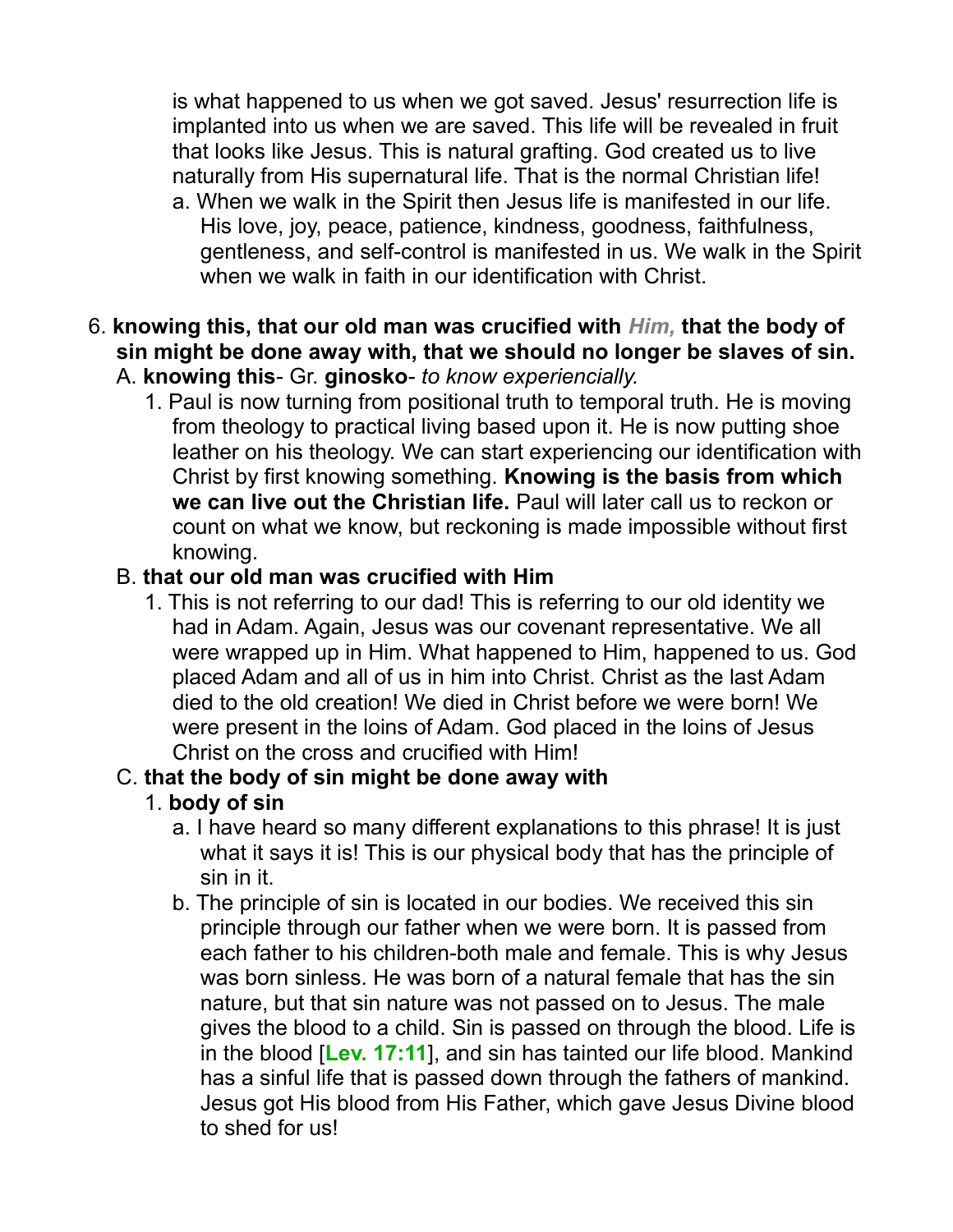# 1b. Romans 6:12, 7:5, 7:18, 7:23, 7:24, 8:3, 8:10, 8:13, 8:23

c. A born again person has a spirit that is made alive and perfected and sealed forever. The principle of sin in the body [flesh] wars against our mind [soul] in order to bring us under control of sin. [**Rom. 7:23**] However, if we renew our minds to who we are in the Spirit and by our will trust in the Spirit of Christ within us to give us victory then we will be controlled by the Spirit.

### 2. **might be done away with**

- a. What a terrible translation! This is not what the Greek says! The Greek word translated here as "done away" with is **katargeo**- *which means to render idle, unemployed, inactivate, inoperative, to deprive of force, influence, power.*
- b. The body of sin is never done away with, but when we yield to the law of our new nature which is activated by faith in God's grace then our body of sin will become inactivated, inoperative, deprived of force, influence and power!

### D. **that we be no longer slaves of sin.**

- 1**. slaves** Gr. **douleuo** *this is actually a verb in the Greek which means to serve as a slave- one's who will is given over to another.* As a sinner we are enslaved to the will of sin and Satan.
- 2. When we were dead in the sins of the flesh, we were slaves to sin. We had no power against sin that worked in our body against our mind. We had not power source to resist it and overcome it. But now we do! This power is only active for us if we know that we are not the same sinner we used to be. We are no longer dead in the sins of our flesh. We have been made new, clean, holy, and righteous in our spirit and are forever sealed in that condition in Christ! The same power that raised Christ from the dead now dwells in us! We have the power plant of heaven residing in us. This power will supersede the power of sin in the flesh each and every time we activate it by faith.
- 3. As a Christian we can choose to not be a slave of sin. An unbeliever cannot. We can choose to be a servant of righteousness. We will serve something. However, as a Christian we have a choice who we will serve!

#### 7. **For he who has died has been freed from sin.**

- A. **Freed** Gr. **dikaioo** *to declare, pronounce, one to be just, righteous, or such as he ought to be.*
	- 1. The penalty of sin is death. Once a criminal pays this debt he is declared free from his crime. The problem with this picture is that once someone dies they have no life to go free! That is what is so awesome about what Jesus did for us! As our representative He died our death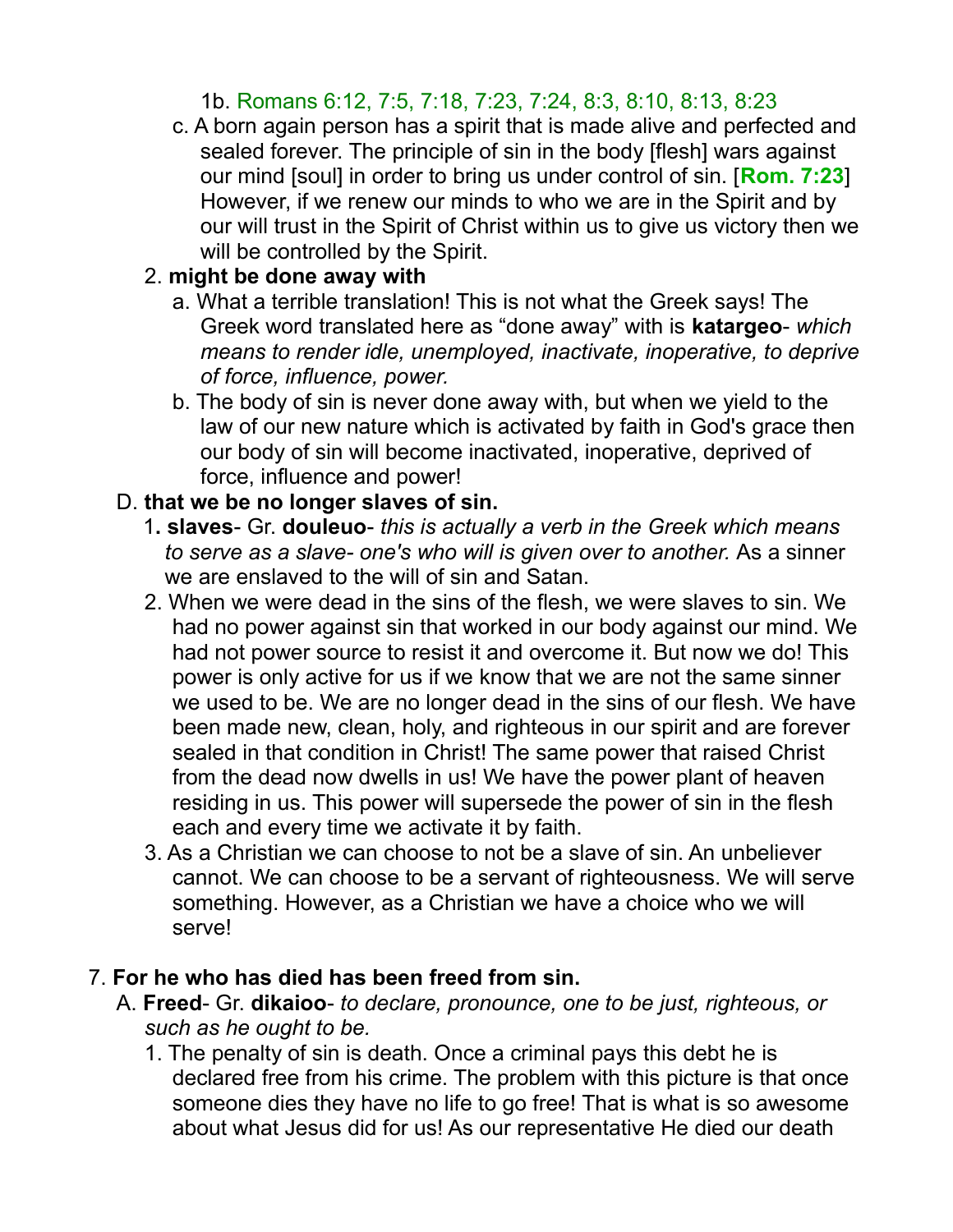which satisfied the debt of sin. The blood and death of the Jesus completely and forever paid for all of our sins past, present, and future. Since Jesus had no sin of His own, once ours were dealt with, Jesus was raised from the dead. As our representative He rose to life. Praise God Jesus had life to raise from the dead. When He was raised, I was raised in Him because He was my representative! What was true of Him was true of me. When I trusted Christ as my Savior I was quickened with His resurrection life and out from death I came! The criminal came back to life but not the same criminal, now a righteous, holy, child of God!

2. This word **dikaioo** means to declare innocent so one is free to go! We are free from sin because we have been justified from sin. The fact that we are not guilty and not condemned gives us the power to walk free from sin. We have to know this in our heart first. Mental assent is not good enough friend. Our mind and heart must be renewed to this glorious gospel fact. Oh, that we could see just how forgiven, cleansed, and free we are because of the blood and finished work of Jesus Christ!

### 8. **Now if we died with Christ, we believe that we shall also live with Him,** A. **Now if we died with Christ**

1. **If**- **ei**- *since we died*

# B. **we believe that we shall also live with Him**

- 1. **shall live** *Future tense*
- 2. We are alive in our spirit with Him because we are one spirit with Him [**1 Cor. 6:17**], but we shall be with Him in complete life-spirit, soul, and body at the resurrection of the just.

## 9. **knowing that Christ, having been raised from the dead, dies no more. Death no longer has dominion over Him.**

## A. **knowing that Christ, having been raised from the dead, dies no more.**

- 1. **knowing** Gr. *eido- to perceive intuitively, to see [spiritually].*
	- a. The Christian life is built upon knowing by way of revelation of the Word by the Spirit.
- 2. **dies no more** Jesus died once. We died with Christ one time. When we received Christ we died to the old man in experience and were born a new man. This new man will never die. He will live with and in Christ forever!

## B. **Death no longer has dominion over Him**

- 1. **dominion** Gr. **kurieuo** *to exercise lordship over*
	- a. Death can't touch our reborn spirit now or forever. It is sealed in life by the Spirit of God! Once death took Jesus as our representative to the grave and was defeated by His resurrection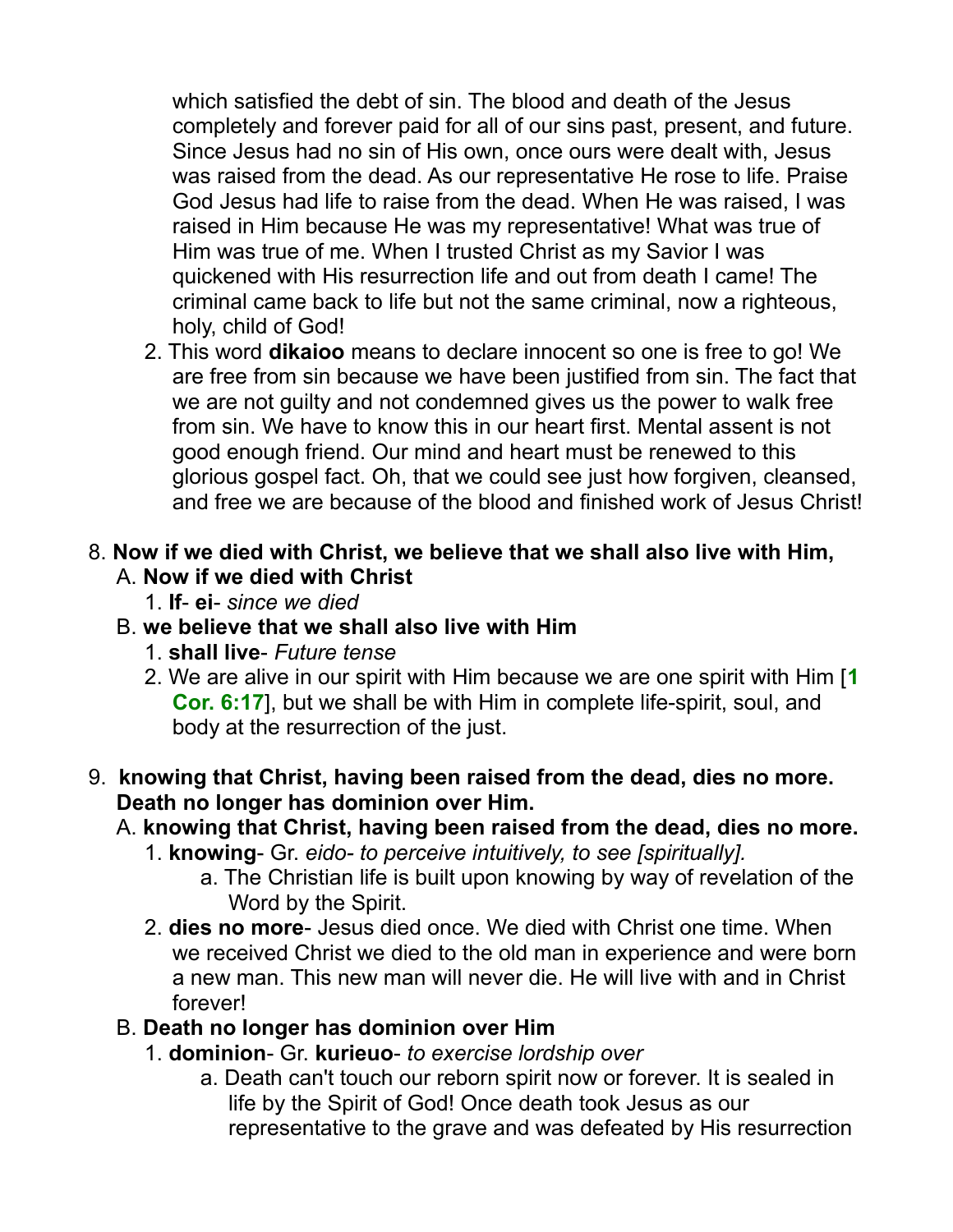from the dead, death has no more dominion over Him nor us!

- b. Our body will die because the principle of sin dwells in it. All death can do is have dominion over our body. Once our body dies God will raise it up and we will have a resurrection body in which death can never have dominion again! We are more than conquerors through HIM who has loved us! Praise God!
- 10. **For** *the death* **that He died, He died to sin once for all; but** *the life* **that He lives, He lives to God.**

# A. **For the death that He died, He died to sin once for all**

- 1. Jesus paid sin's debt once. He died once for all time and all people.
- 2. We died with him to sin once for all.
- 3. This means that our spirit died to sin once for all. Once we are born again, our spirit is sealed and we cannot sin and will never sin with or in our spirit. [**1 John 3:9**] We are a spirit, that has a soul, that lives in a body. Our identity now is not sinner but a righteous saint, holy in Him!
- 4. Our soul, and body have not been redeemed and are vulnerable to sin. We must renew our minds to line up with our spirit, and then the body will follow. The Spirit will mortify the flesh and it's deeds when we trust, speak, and act upon our identification with the death, burial, and resurrection of Christ.

# B. **but the life that He lives, He lives to God.**

- 1. Jesus died once, but He now live eternally to God.
- 2. This means that Jesus is in union with the Father and is ever drawing upon His life as His own.
- 3. In Him we are alive and in union with Christ and the Father and are ever drawing upon His life as our own. This is ever true in our spirit. [**Colossians 3:4**] Our soul must learn to draw and depend upon this life as well. If we try to produce the Christian life, then the Life of Christ is hindered from flowing through us. Jesus is the Vine and we are the branches. If we try to reverse this order then we set ourselves up for failure and frustration.

## 11. **Likewise you also, reckon yourselves to be dead indeed to sin, but alive to God in Christ Jesus our Lord.**

# A. **Likewise you also,**

1. We need to start seeing ourselves in Christ and what is true of Him is true of us! [**1 John 4:17**]

# B. **reckon yourselves**

1. **reckon**- Gr. **logizomai-** *to consider, take into account, weigh, meditate on a thing is reckoned as or to be something, i.e. as availing for or equivalent to something, as having the like force and weight.*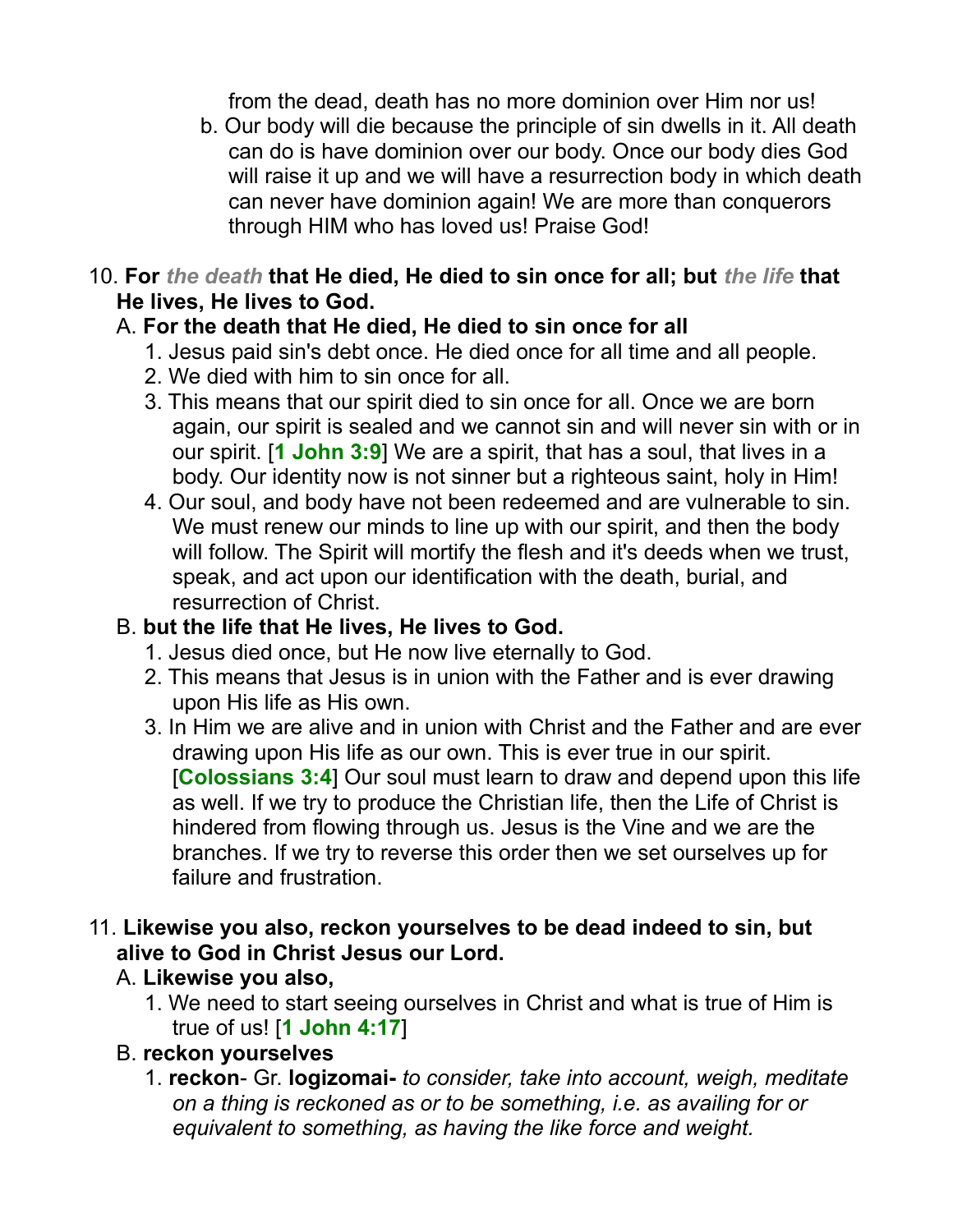- a. Victorious Christian life does not begin with reckoning. It begins with revelation knowledge. Vs 6 says, "knowing" our old man was crucified with Him. We must first know something and then we can reckon it in our lives.
- b. We are never called to reckon something that is not already true. Too many Christians try to reckon before then have revelation knowledge of what has already taken place. They do not place their reckoning the firm ground on established fact. They try to reckon in order to make something a fact. They do not realize that sin has already been overcome for them by Christ's death and their identification with it.
- c. We reckon that we have died to sin by taking into account, weighing, and meditating on this as something that has been done. The same force and weight we place on Christ dying for us we must put on our dying with Him!

# C. **to be dead indeed to sin**

- 1. Through Christ the debt to sin has been paid which is death.
- 2. However, this is just the first crucial step to freedom. Just like a criminal dying on death row paid his debt to society and is now free to go, he can't because he has no life! So it is with us. If we just see that we have died to sin and are free from it, if we do not go on to reckon and count on the life of Christ in us, then we will not find freedom and will not be able to walk as free men!

# D. **but alive unto God in Christ Jesus our Lord**

- 1. Jesus freed us from the authority and power of sin by dying our death for us. But we must also know that Jesus wants to be our life source for our living. The only way we are going to practically live free from the power of sin and death, is to draw and depend upon the life of Christ within us by the Holy Spirit.
- 2. As we renew our minds to revelation knowledge of who we are, what we have, and what we can do because we are in Christ, the Spirit of God will empower us to a supernatural grace life above which we could naturally produce in our will power! We can move from will power to Spirit power. Jesus died our death, and now He wants to live our life!
- 3. This does not make us robots! For example lets look at kitchen appliances. They are all unique and designed to serve different functions. However, without the same life of electricity flowing through them, they are all the same- paper weights! If you turn on the electricity and let that life flow through each of the appliances they come to life and are able to perform their unique functions they were created to do. We are the same in the fact that when the life of Christ is flowing through us, we can only then truly be the unique people and function